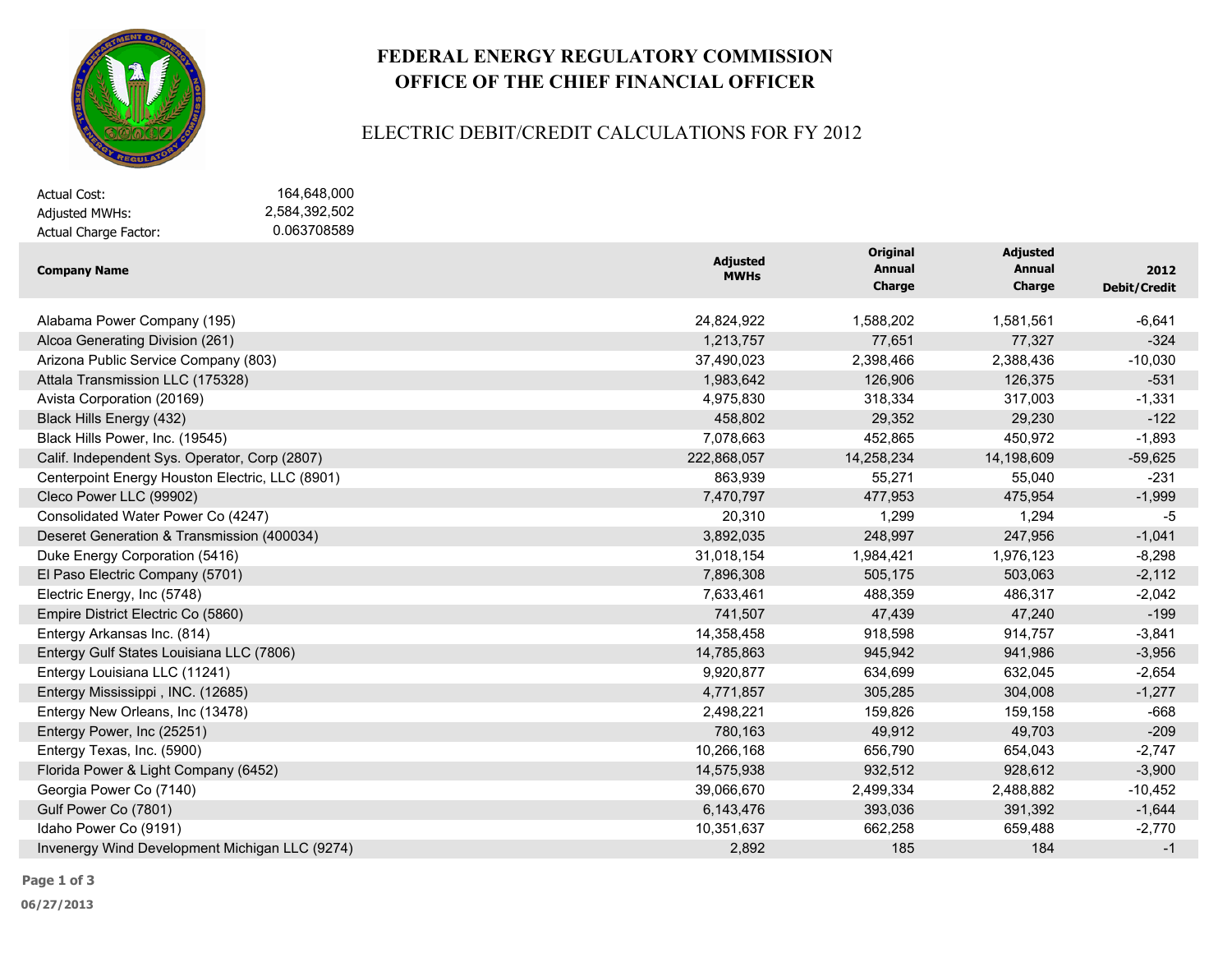

# **FEDERAL ENERGY REGULATORY COMMISSION OFFICE OF THE CHIEF FINANCIAL OFFICER**

### ELECTRIC DEBIT/CREDIT CALCULATIONS FOR FY 2012

| <b>Company Name</b>                              | <b>Adjusted</b><br><b>MWHs</b> | <b>Original</b><br><b>Annual</b><br><b>Charge</b> | <b>Adjusted</b><br>Annual<br>Charge | 2012<br>Debit/Credit |
|--------------------------------------------------|--------------------------------|---------------------------------------------------|-------------------------------------|----------------------|
| ISO New England, Inc. (198)                      | 133,512,407                    | 8,541,606                                         | 8,505,887                           | $-35,719$            |
| Kentucky Utilities Company (10171)               | 7,486,307                      | 478,945                                           | 476,942                             | $-2,003$             |
| Lockhart Power Company (11118)                   | 199,218                        | 12,745                                            | 12,692                              | $-53$                |
| Long Sault Division (11180)                      | 663,622                        | 42,456                                            | 42,278                              | $-178$               |
| Louisville Gas & Electric Co (11249)             | 8,504,427                      | 544,080                                           | 541,805                             | $-2,275$             |
| Maine Public Service Company (11522)             | 626,985                        | 40,112                                            | 39,944                              | $-168$               |
| MDU Resources Group, Inc. (12199)                | 71,831                         | 4,595                                             | 4,576                               | $-19$                |
| MidAmerican Energy Company (400052)              | 2,473,457                      | 158,242                                           | 157,580                             | $-662$               |
| Midwest Indep. Trans. Sys.Operator, Inc (920)    | 594,116,262                    | 38,009,253                                        | 37,850,309                          | $-158,944$           |
| Mississippi Power Company (12686)                | 5,144,956                      | 329,154                                           | 327,778                             | $-1,376$             |
| Nevada Power Company d/b/a NV Energy (13407)     | 3,155,834                      | 201,898                                           | 201,054                             | $-844$               |
| New York Independent System Operator, In (51614) | 170,645,476                    | 10,917,235                                        | 10,871,583                          | $-45,652$            |
| Northbrook Energy, LLC (13654)                   | 163,028                        | 10,430                                            | 10,386                              | $-44$                |
| Northern States Power Co (MIN) (13781)           | 626,859                        | 40,104                                            | 39,936                              | $-168$               |
| NorthWestern Energy's (12825)                    | 10,649,473                     | 681,312                                           | 678,463                             | $-2,849$             |
| Northwestern Wisconsin Ele. Co (13815)           | 40,420                         | 2,586                                             | 2,575                               | $-11$                |
| Ohio Valley Electric Corp (14015)                | 14,199,025                     | 908,399                                           | 904,600                             | $-3,799$             |
| PacifiCorp (14354)                               | 30,244,302                     | 1,934,913                                         | 1,926,822                           | $-8,091$             |
| Perryville Energy Partners, LLC (175714)         | 1,532,657                      | 98,053                                            | 97,643                              | $-410$               |
| Pilot Power Group, Inc. (15127)                  | 169,086                        | 10,817                                            | 10,772                              | $-45$                |
| PJM Interconnection, L.L.C. (40498)              | 777,727,104                    | 49,755,963                                        | 49,547,897                          | $-208,066$           |
| Portland General Electric Co (15248)             | 8,023,406                      | 513,306                                           | 511,160                             | $-2,146$             |
| Progress Energy Carolinas, Inc (3046)            | 15,394,546                     | 984,883                                           | 980,765                             | $-4,118$             |
| Progress Energy Florida (6455)                   | 4,113,657                      | 263,176                                           | 262,075                             | $-1,101$             |
| Public Service Co of Colorado (15466)            | 10,113,655                     | 647,032                                           | 644,327                             | $-2,705$             |
| Public Service Co of Oklahoma (15474)            | 184,185                        | 11,783                                            | 11,734                              | $-49$                |
| Public Service Company of NM (15473)             | 8,970,759                      | 573,914                                           | 571,514                             | $-2,400$             |
| Puget Sound Energy, Inc (15500)                  | 8,796,190                      | 562,746                                           | 560,393                             | $-2,353$             |
| Safe Harbor Water Power Corp (16537)             | 1,641,751                      | 105,033                                           | 104,594                             | $-439$               |
| Sierra Pacific Power Co d/b/a NV Energy (17166)  | 3,640,382                      | 232,898                                           | 231,924                             | $-974$               |
| South Carolina Electric&Gas Co (17539)           | 2,363,491                      | 151,207                                           | 150,575                             | $-632$               |

**Page 2 of 3**

**06/27/2013**